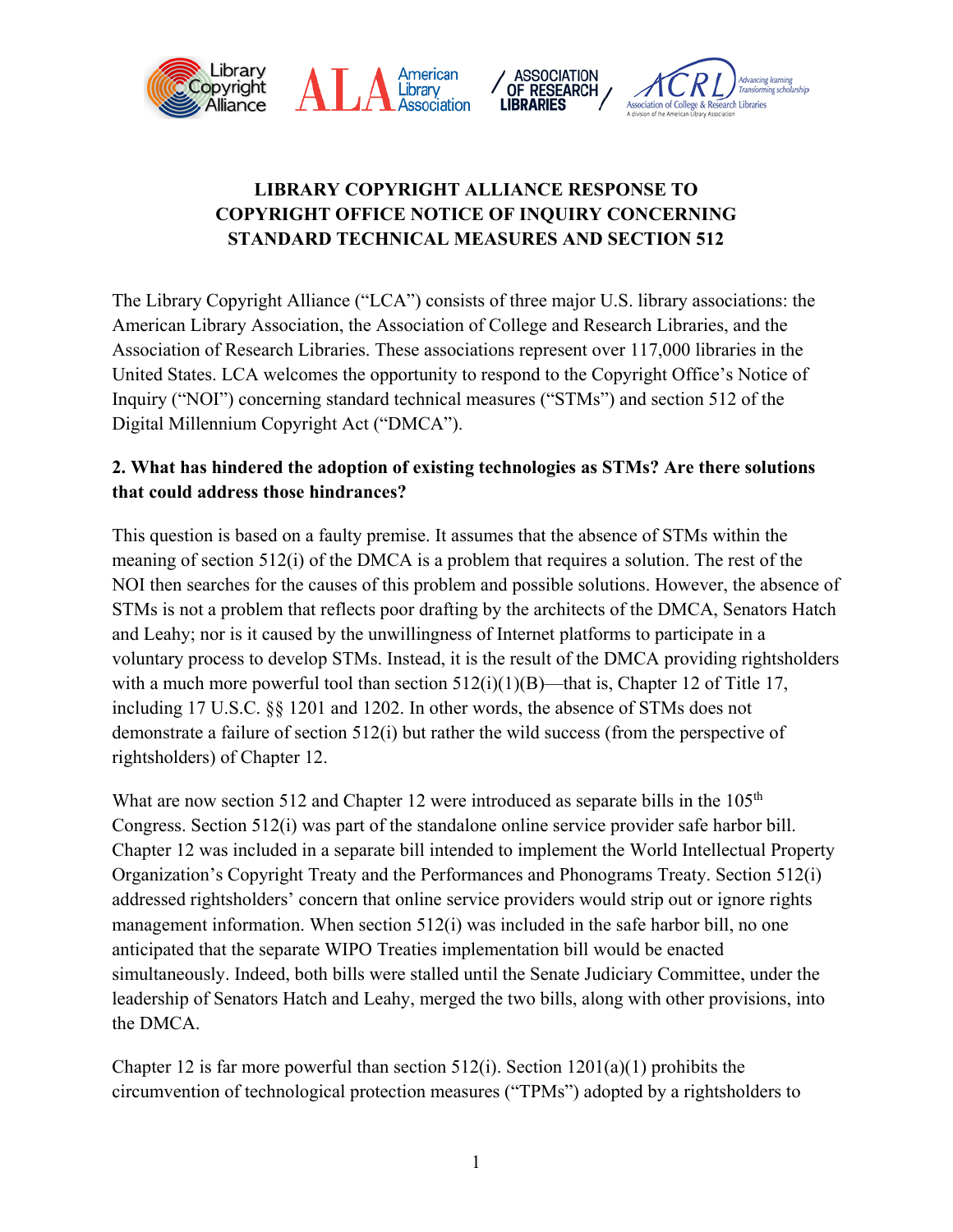control access to a copyrighted work. Further, section  $1201(a)(2)$  and  $1201(b)$  prohibit the trafficking of devices that enable circumvention. These protections apply to TPMs unilaterally implemented by a rightsholder; the TPMs do not need to be adopted through an open, fair, voluntary, multi-industry process. Additionally, while compliance with section 512(i) is not legally mandated, violation of section 1201 leads to civil and criminal penalties.

Moreover, section 1202(b) prohibits the removal or alternation of copyright management information ("CMI"). Here too, the format of the CMI could be created unilaterally by the rightsholder and does not need to be developed through a standard-setting process. A violation of section 1202 also could result in civil and criminal penalties.

Many rightsholders employ TPMs and CMI, and have asserted before the Congress and the Copyright Office that Chapter 12 has ensured the success of these technical measures in connection to new business models based on streaming from secure servers. At the same time, large commercial platforms have created their own filtering tools that enable rightsholders to prevent or profit from the uploading of unauthorized content. They also have automated the notice and takedown process, which has made the process far more efficient for major rightsholders. Search engines employ algorithms to demote websites that appear to host infringing content.

These voluntary efforts by service providers, combined with the rightsholders' use of TPMs and CMI supported by Chapter 12, have rendered section  $512(i)(1)(B)$  largely superfluous. For this reason, questions 3 through 8 of the NOI concerning the interpretation of section 512(i) are  $irrelevant.<sup>1</sup>$  $irrelevant.<sup>1</sup>$  $irrelevant.<sup>1</sup>$ 

So what is driving this interest in "fixing" section 512(i)? Clearly, it is the desire of the entertainment industry to impose a filtering mandate similar to that of Article 17 of the European Union's Directive on Copyright in the Digital Single Market. The Copyright Office should not abet the entertainment industry in such an adventure that inevitably would undermine free expression in the digital environment.

 $\overline{a}$ 

<span id="page-1-0"></span><sup>&</sup>lt;sup>1</sup> Section 512(i) should be interpreted in a manner consistent with National Technology Transfer and Advancement Act and OMB Circular A-119 discussed below. An "open, fair, voluntary multi-industry process" means a process administered by a standard setting organization that only adopts standards that are available to all possible implementers on fair, reasonable, and nondiscriminatory ("FRAND") terms.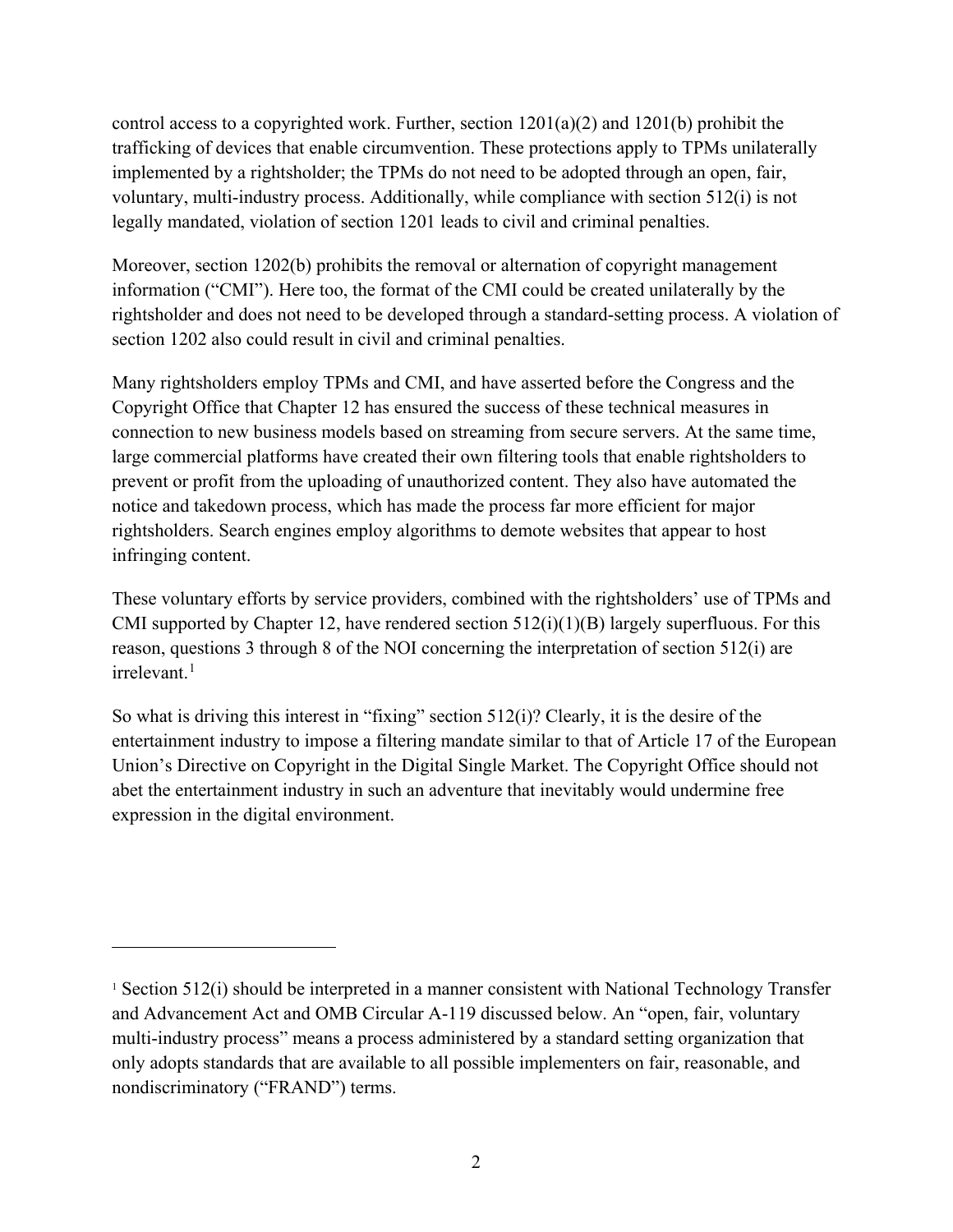## **11. Adoption through rulemaking**

A rulemaking to identify STMs for adoption under section 512(i) could very well lead to the designation of filtering technology service providers must implement in order to remain eligible for the section 512 safe harbor. Without doubt, some proponents of such a rulemaking have precisely this objective. Mandatory filtering technologies, however, would be overbroad. Because there is no algorithm for fair use, filters would invariably lead to the blocking of fair uses of works. And because fair use is the Copyright Act's built-in accommodation to the First Amendment, filters would interfere with free speech on the Internet. For this reason, mandatory filters likely are unconstitutional. LCA has the following additional concerns with an STM rulemaking.

**An STM rulemaking would be burdensome to libraries.** Libraries provide to their users a variety of Internet-related services. As a practical matter, libraries can provide these services only because the DMCA's safe harbors limit libraries' liability for their users' online activities. The "mere conduit" safe harbor in section  $512(a)$  has enabled libraries to provide Internet access to its users; the section 512(c) "hosting" safe harbor has permitted academic libraries to serve as institutional repositories for open access materials; and the section 512(d) "linking" safe harbor has allowed libraries to provide information location services to users. Libraries' reliance on section 512 means that they are interested in the requirement for eligibility for the safe harbor. Because accommodating and not interfering with STMs is a requirement for eligibility for section 512 protection, libraries are acutely interested in what technical means are designated as STMs and the process for their designation.

Libraries would have to participate actively in the STM rulemaking to ensure that the government agency understood the costs and burdens the technical measure would impose on libraries. Libraries, however, would not have the capacity to evaluate the costs and burdens of the many different technical measures that may be proposed. Furthermore, if the libraries failed to anticipate the costs and burdens a technical measure may impose upon them, or they failed to convince the government agency that the technical measure should not be designated an STM due to these costs and burdens, the libraries could find themselves required to implement an STM that they couldn't afford, that could harm their network, or that could reduce the utility of the network to their users.

## **Government agencies lack the capacity to identify an STM for adoption under section**

**512(i).** In section 512(i)(2), STMs refer to "technical measures that are used by copyright owners to identify or protect copyrighted works." This means that an extremely wide array of measures would potentially fall within the scope of the proposed rulemaking. Some of these measures, for example those relating to fingerprinting or filtering, are extraordinarily complicated. The technical specification could be hundreds of pages long, and the software implementing the specification may have hundreds of thousands of lines of code.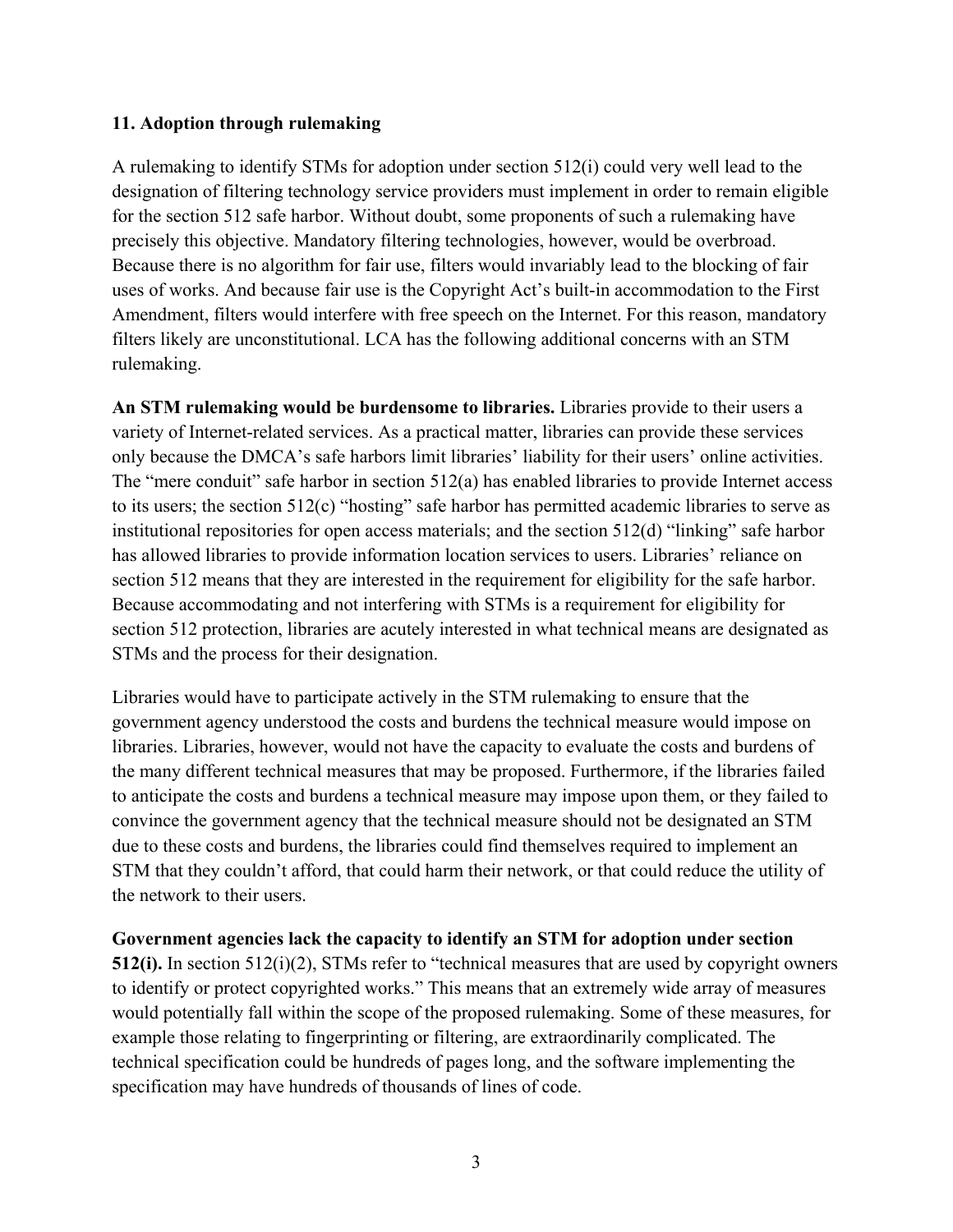No government agency has the technical competence to evaluate whether a proposed STM would even be effective at identifying or protecting works. Nor could it evaluate the impact of the technical measure on cybersecurity. These kinds of determinations must be made as an initial matter by a standard setting organization ("SSO"). For this reason, the policy articulated by the National Technology Transfer and Advancement Act ("NTTAA") and OMB Circular A-119 is that when a federal agency mandates the use of a technical standard, the standard itself must be developed by an SSO, not the federal agency. In other words, under the NTTAA and OMB Circular A-119, the federal agency in essence ratifies the work done by the SSO. The SSO develops the standard through an open process involving knowledgeable industry participants. This process guarantees that the standard actually works. It also addresses in a fair manner the many tradeoffs inherent in developing a standard. Additionally, it ensures that the standard does not unduly benefit one firm at the expense of all others. Furthermore, an open standards process surfaces the myriad intellectual property issues a standard might implicate. Any sophisticated technical measure relating to identifying and protecting copyrighted works likely reads on many patents. The standards process would navigate through this patent thicket, securing fair, reasonable and nondiscriminatory ("FRAND") licensing commitments from firms controlling the patents; or reconfiguring the standard to avoid patents controlled by firms unwilling to agree to FRAND terms.

Similarly, a sophisticated technical measure probably would require the use of standard application programming interfaces ("APIs"). The precise scope of protection for such APIs remains less than certain because the Supreme Court decided *Google v. Oracle* on the basis of fair use rather than copyrightability. An SSO would resolve any copyright issues relating to the APIs.

Under the NTTAA/OMB Circular A-119 approach, the federal agency does not just rubber stamp the SSO's work; it closely scrutinizes what the SSO has done. Nonetheless, in this approach, the SSO does the heaviest lifting because it is most competent at doing so.

As noted above, LCA has grave concerns about the burden an STM rulemaking would place on free expression in general and libraries in particular. If, however, the Copyright Office does decide to recommend an STM rulemaking, the rulemaking should comply with the tried and true NTTAA/OMB Circular A-119 approach. Standards for technical measures should be developed by SSOs, and an agency with technical expertise such as the National Institute of Standards and Technology or the National Telecommunications and Information Administration should then conduct the rulemaking to determine whether the standard should be designated an STM under section 512(i). Significantly, the Copyright Office does not have the necessary technical expertise to conduct the rulemaking. Appointment of a chief technology officer would not cure this deficiency.